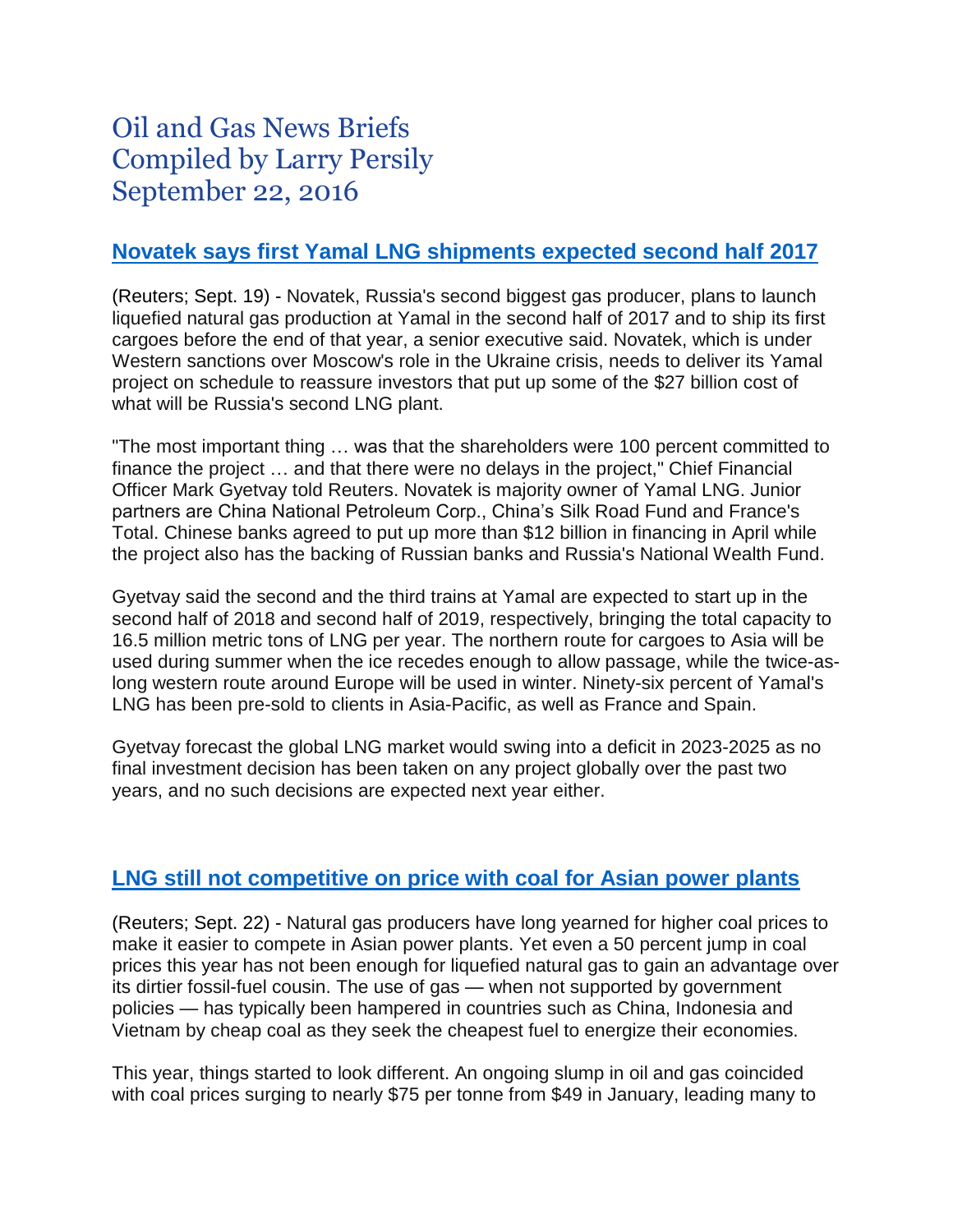believe there would finally be a chance for gas to compete. But even with Goldman Sachs calling coal one of this year's "hottest commodities," and LNG prices not that far above a multi-year low of \$4 per million Btu in April, gas has not become competitive.

"I don't think (the coal price gains) are large enough to incentivize people to switch from coal to LNG, especially in Asia," said Mangesh Patankar, Asia-Pacific head of business development for energy advisory Galway Group. "We need to see LNG prices falling further or coal prices rising further for that change to actually take place," Patankar told Reuters at an industry event in Singapore. "It looks hard at this stage that on a long-run marginal cost level, an LNG-fired power plant can be cheaper than a coal-fired plant."

#### **[Cheniere expects more U.S. LNG will go to Europe](http://www.platts.com/latest-news/natural-gas/london/european-buyers-may-bring-us-lng-to-home-markets-26550798)**

(Platts; Sept. 21) - Contracted buyers of U.S. LNG in Europe, such as France's Engie and Spain's Gas Natural, could bring their volumes to their own home markets in the next few years as other LNG supplies linked to rising oil prices could make U.S. LNG more attractive, Cheniere Marketing's Genevieve Solomon said at a gas conference in London on Sept. 21. Cheniere began exporting from its Louisiana plant in February, though only two cargoes out of 30 have come to Europe; most went to South America.

This is partly due to the low gas prices in Europe and a pick-up in Russia, Norwegian and Algerian pipeline supplies. Solomon said that by 2018 or 2019, U.S. LNG is expected to be cheaper than oil-indexed gas in Europe as prices for crude could rise, bringing up oil-indexed gas at the same time. This, she said, should incentivize some of Cheniere's contracted buyers to bring their LNG cargoes to Europe.

Until then, U.S. LNG exports are "less compelling" because of the oil price fall than had been the case when most of the U.S. projects were sanctioned. And while new markets are opening up across the world for LNG, many of the new countries buying LNG such as Egypt, Jordan and Pakistan — have relatively low credit ratings. This can mean difficulty in agreeing to financing for new LNG projects, Solomon said. "It's a challenge, and the banks and industry players will have to work together to manage that."

#### **[Equatorial Guinea looks to sell LNG from new project in Europe](http://uk.reuters.com/article/uk-asia-lng-equatorial-idUKKCN11R0NR?il=0)**

(Reuters; Sept. 21) - Equatorial Guinea is negotiating pricing terms with potential offtakers for production from its proposed Fortuna floating liquefied natural gas project, eyeing Europe as its key market. While Asia remains a key LNG customer for Equatorial Guinea, which started production at its onshore LNG plant in 2007, the small west African country has "to compete with all the supply that is going to Asia," said Equatorial Guinea Energy Minister Obiang Lima, referring to new projects in Australia and the U.S.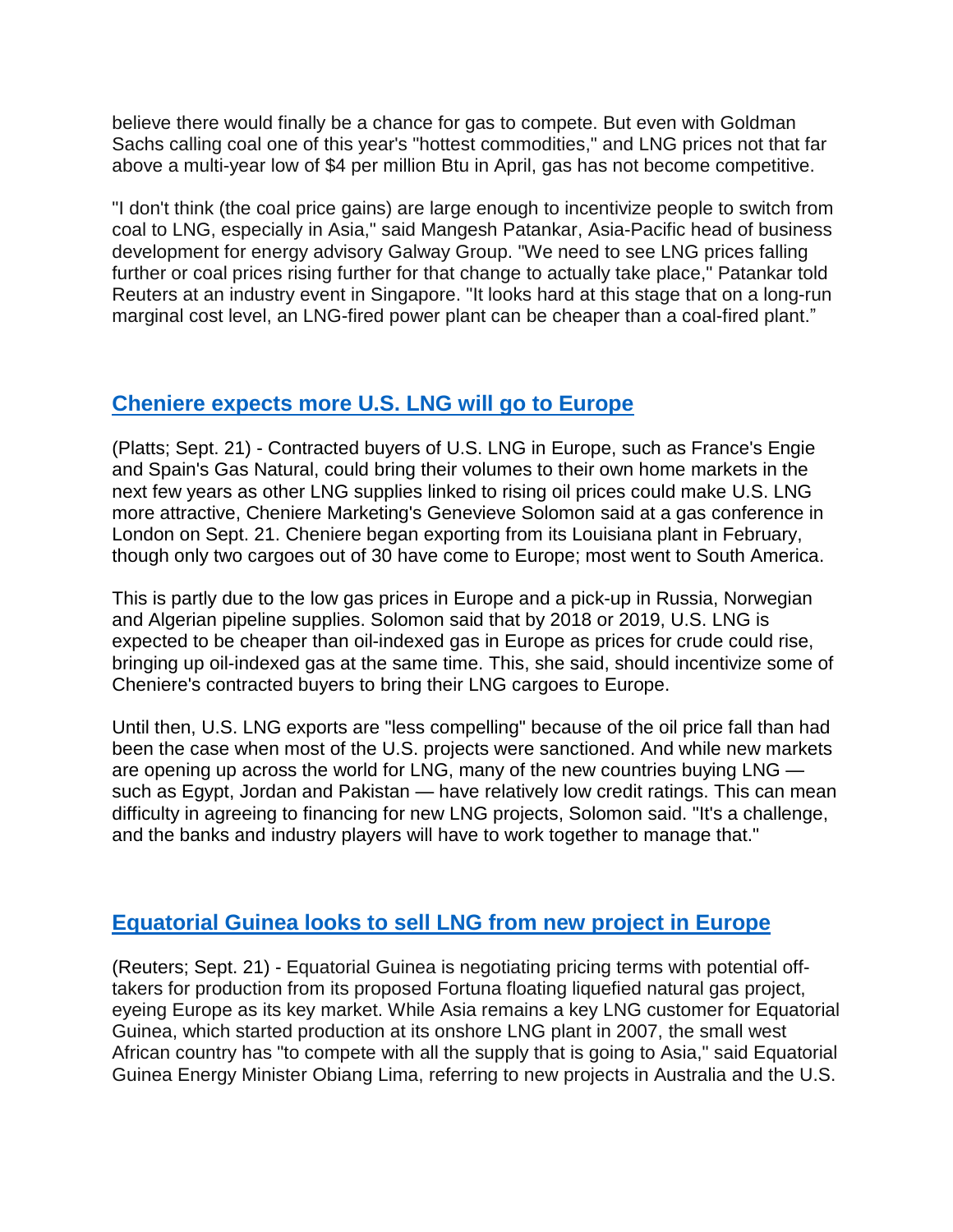"We are seeing that the European market is becoming more attractive for the future than Asia," Lima said in an interview with Reuters on Sept. 21 on the sidelines of an industry conference in Singapore. LNG producers such as Equatorial Guinea are benefiting from European buyers trying to wean themselves off Russian gas by taking advantage of short routes from Africa for the super-chilled fuel shipped in tankers.

The Equatorial Guinea government is targeting a break-even cost of about \$6 to \$7 per million Btu for LNG from Fortuna shipped to Europe. "We are coming to the final phases of designating our off-takers ... (but) one of the key criteria of this project that has not been decided is the fiscal terms that the government would provide to the project," Lima said. The final investment decision will be made by the end of this year, with completion set for 2019, he said. The plant would produce 2.2 million metric tons per year.

## **[Papua New Guinea's gas potential draws increasing interest](http://www.abc.net.au/news/2016-09-21/energy-companies-eyeing-papua-new-guinea/7865410)**

(Australian Broadcasting Corp.; Sept. 21) - Major multinational oil and gas companies are looking to expand in Papua New Guinea, taking advantage of the country's low production costs, despite a global oversupply and slump in energy prices. ExxonMobil along with Australian company Oil Search last week announced coinciding purchases of 40 percent shares in two offshore exploration permits in the Gulf of Papua.

Oil Search managing director Peter Botten said the deep-water area about 90 miles south of Port Moresby had been identified for "significant gas potential." The move comes after ExxonMobil successfully won a bidding war for Papua New Guinea-based InterOil, which owns stakes in significant gas fields in the Pacific Island nation. "PNG is one of the few bright spots in the world oil and gas industry," said Erik Anderson, a senior partner at Garden Lawyers who works with the industry.

"Since the 1990s they were drilling for oil but only finding gas, which was frustrating then but it's a lot more desirable now," Anderson said. "It's well located geographically, it's reasonably close to the Asian markets and it has got a lot of potential." ExxonMobil's successful \$19 billion Southern Highlands LNG project, which began exporting to Asian markets in 2014, had boosted international investor confidence in Papua New Guinea's potential for major projects, Anderson said.

## **[Papua New Guinea wants new LNG plant and existing plant expanded](http://www.bloomberg.com/news/articles/2016-09-21/png-government-prefers-exxon-total-pursue-second-lng-project)**

(Bloomberg; Sept. 21) - Papua New Guinea is backing a new greenfield liquefied natural gas project led by France's Total in addition to an expansion of the existing \$19 billion ExxonMobil-led Papua New Guinea project that started up in 2014. The Pacific nation expects its gas reserves to feed both the expansion and the new LNG project, said Wapu Sonk, managing director of Kumul Petroleum, the state oil company.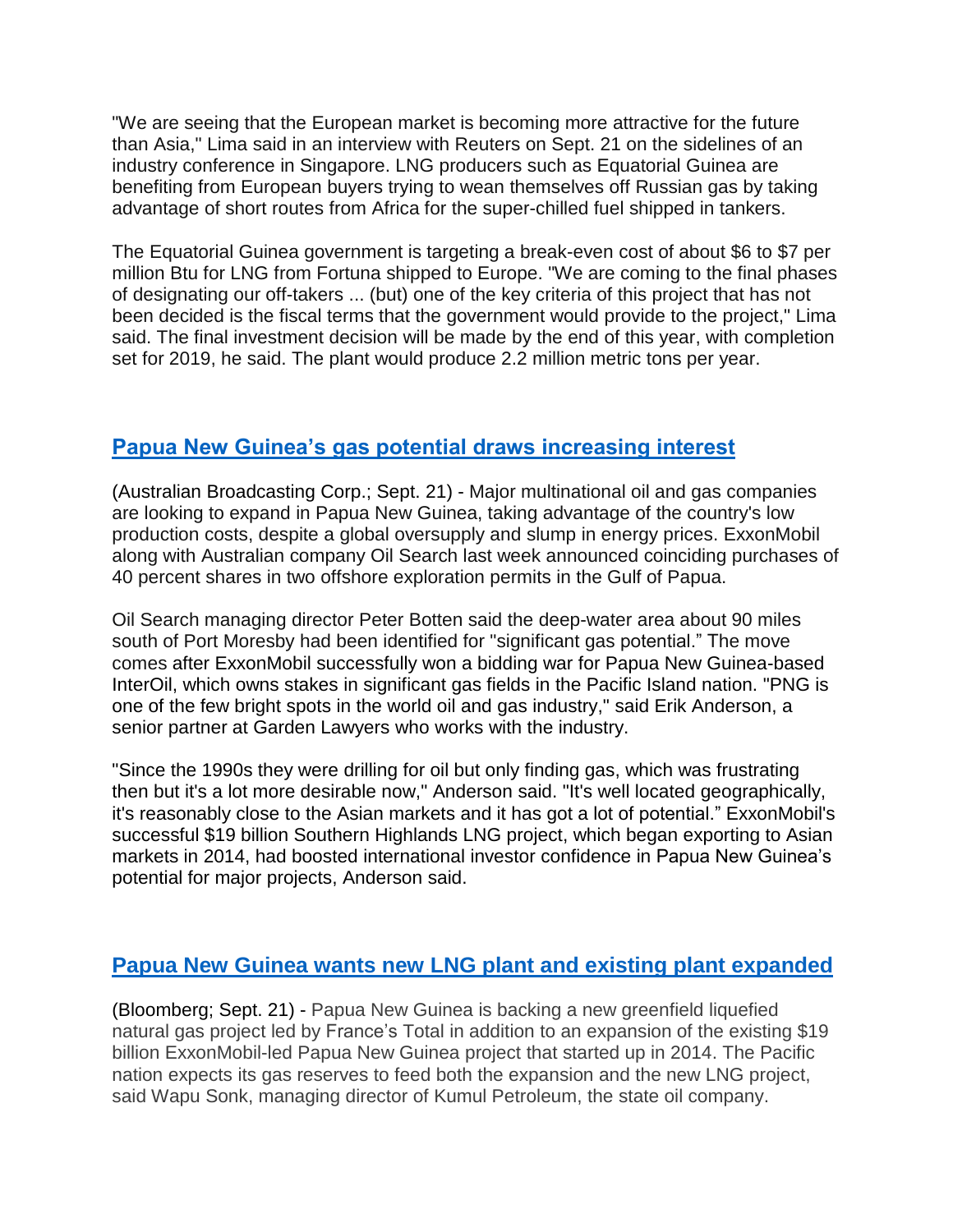Plans to develop both projects have been in doubt since ExxonMobil bought a stake in natural gas fields that were originally slated for the second project and said it intends to funnel that gas through an expansion of its LNG plant. "Exxon has been operating in the country for a long time and it knows what the government wants," Sonk said Sept. 21. "That's two supermajors and two separate projects."

Papua New Guinea's abundant resources, lower taxes and cheap labor are a bright spot as LNG developers, punished by slumping prices amid a global glut, seek to delay investments and cut costs.

## **[Some buyers, sellers looking at LNG linked to U.K. gas hub prices](http://www.icis.com/resources/news/2016/09/20/10035970/asian-end-users-ready-to-buy-lng-at-nbp-linked-prices/)**

(ICIS; Sept. 20) - One major end-user in East Asia is considering the purchase of shortterm LNG supply indexed to the British gas hub price starting next year, with others reporting similar offers, market sources told ICIS. Portfolio suppliers that have quoted offers to Pacific Basin buyers at prices linked to the hub, called NBP, for National Balancing Point, include Shell, Paris-based Total and U.K.-based BP, sources said.

Other European companies have also approached buyers in Asia with gas-linked offers, one market source said, rather than traditional oil-linked pricing deals for LNG. Sellers and buyers have turned to the NBP, which is deemed liquid enough to provide reliability. "Market participants use NBP as a gauge for LNG pricing because the gas hub has strong trading liquidity," one end-user in East Asia said.

From the sellers' perspective, buyers will swing toward any price index that makes the most sense for them at that point in time. First, it was the Henry Hub futures price to buy U.S. LNG, then switching to prices linked to the Brent oil benchmark. "LNG market participants are a bunch of lemmings who have a herd mentality," Andrew Seck, former head of LNG trading at Uniper in Asia, said at the ESI gas conference last month.

#### **India's top LNG importer [sees opportunity in transportation market](http://www.thehindubusinessline.com/companies/petronet-awaits-govt-nod-for-use-of-lng-as-fuel-in-vehicles/article9110543.ece)**

(The Hindu Business Line; India; Sept. 15) - Petronet LNG, India's largest importer of the fuel, is betting big on liquefied natural gas as an option to meet India's transportation needs, company CEO Prabhat Singh said. "We are awaiting a green signal from the government following a proposal to the Ministry of Road, Transport and Highways to use LNG as a fuel in vehicles," he said. India's government is making it a priority to boost demand for gas over oil and coal for power generation and other energy needs.

LNG, which is cheaper than compressed natural gas, is not an approved fuel for vehicles in India right now. However, its widespread use would reduce the cost of road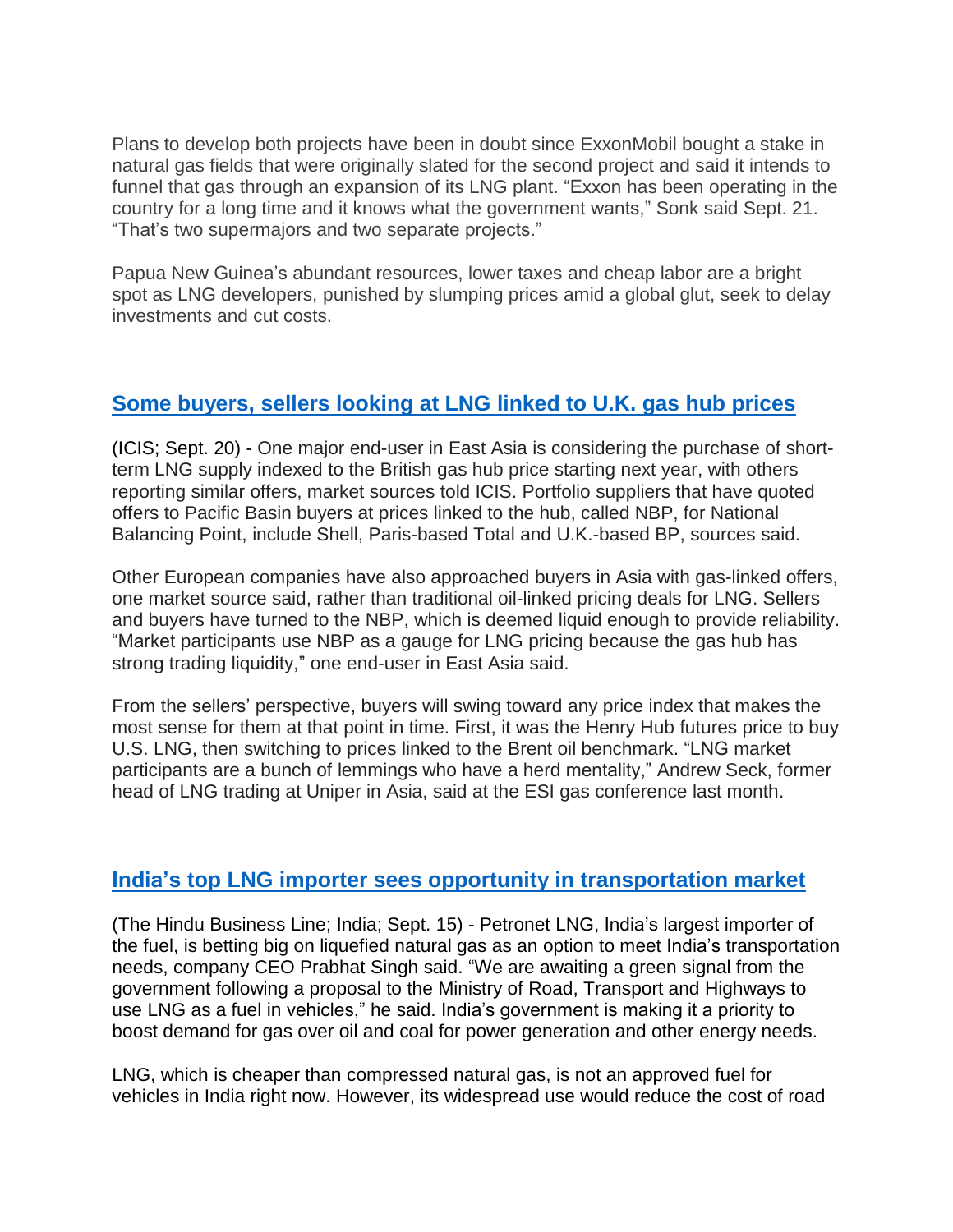transportation as well as the country's dependence on oil, Singh said. The differential saving in terms of energy equivalence would be \$12 per barrel by using LNG as a transportation fuel instead of oil, he said.

To create awareness on the use of natural gas for road transportation, he said Petronet LNG has approached Tata Motors to procure 100 LNG-fueled trucks to operate in India.

## **[Natural gas demand on the rise in Qatar and throughout Mideast](http://www.thepeninsulaqatar.com/business/qatar-business/391739/qatar-s-gas-consumption-jumps-40-in-five-years)**

(The Peninsula; Qatar; Sept. 22) - Consumption of natural gas in Qatar has seen a rapid rise the past few years. The country, the largest exporter of liquefied natural gas in the world, has witnessed a steep rise in domestic demand of 40 percent over the past five years. Gas consumption in Qatar was at 1.13 trillion cubic feet in 2010, climbing to almost 1.6 tcf in 2015. Production totaled 6.4 tcf in 2015, with 75 percent leaving the country as exports.

Power generation and water desalinization plants account for most of the gas consumption in Qatar. Increasing population and expanding infrastructure are adding to the demand growth. Other Mideast countries also are consuming more gas. Consumption in Kuwait grew 4.2 percent in 2015 after an 18.6 percent gain in 2014. Saudi Arabia's consumption was up 4 percent in 2015, while the United Arab Emirates saw its consumption go up 4.3 percent. In total, Middle East gas demand grew by more than 1 tcf in 2015 over 2014.

## **[European-based](https://uk.news.yahoo.com/uk-imports-us-natural-gas-093954384.html) petrochemicals company will import U.S. shale gas**

(International Business Times; Sept. 18) - Importing natural gas from the U.S. to the U.K. and Europe, taking advantage of the shale gas boom, makes perfect geopolitical and commercial sense, said Tom Crotty, director of corporate affairs at multinational chemicals company Ineos. "For Ineos, importing U.S. gas is a no brainer. A key facet of our commercial agreement with American gas exporters is security of supply," Crotty said during an industry visit to a shale gas production site in Ohio.

"As a company, we have invested \$2 billion (£1.54bn) toward shipping more than 800,000 tonnes a year of ethane gas from Pennsylvania to Grangemouth (U.K.) and Rafnes (Norway). The undertaking includes commissioning of eight vessels," Crotty said. Security of supply is crucial to Ineos, which uses the feedstock for its chemicals manufacturing business. "Competitive exports from the U.S. meet that criterion."

Furthermore, with Ineos poised to embark on shale exploration of its own in the U.K., the information and technological exchange with U.S. partners adds another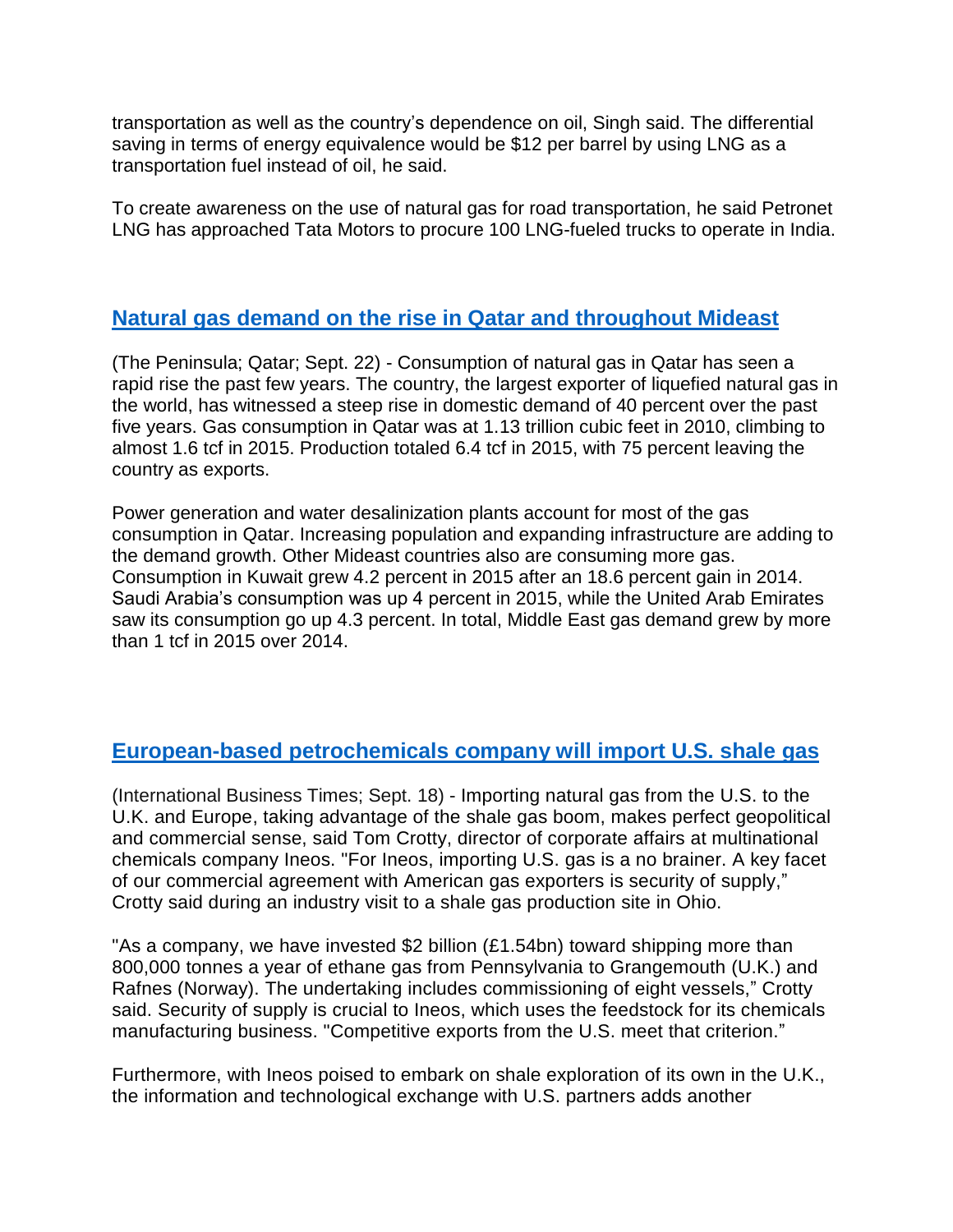dimension to the company's undertaking. "We are closely monitoring U.S. gas extraction sites, scouting for talent and expertise," Crotty said.

## **[FERC looks at safety of LNG plants](http://www.bizjournals.com/sanantonio/blog/eagle-ford-shale-insight/2016/09/feds-to-assess-if-spacex-south-texas-lng-plants.html) within miles of rocket launch site**

(San Antonio Business Journal; Sept. 16) – Federal regulators are looking into whether or not SpaceX and three liquefied natural gas plants proposed for deep South Texas will make good neighbors. Space Exploration Technologies has already started construction for a rocket launch site on Boca Chica Beach, just a few miles east of where Texas LNG, Rio Grande LNG and Annova LNG are seeking permission to build export terminals at the Port of Brownsville.

The Federal Energy Regulatory Commission is reviewing the applications for the LNG export terminals, which plan to take natural gas from the Eagle Ford south of San Antonio, liquefy it and export the LNG to overseas customers. FERC officials have asked each of the three LNG applicants and SpaceX to address potential safety impacts for the proposed LNG facilities.

Environmentalists, who were critical of the SpaceX project and oppose the LNG plants, said the launch site is too close to the proposed export terminals. "This announcement should be a wake-up call and warning that putting LNG terminals within six miles of the SpaceX launch site is a bad idea," Lower Rio Grande Valley Sierra Club Chair Jim Chapman told the Business Journal. "You don't have to be a rocket scientist to know that idea won't fly."

## **[Small Alberta gas producer invests in LNG export proposal](http://calgaryherald.com/business/energy/alberta-gas-producer-joins-forces-with-b-c-lng-export-project-developer)**

(The Canadian Press; Sept. 19) – An Alberta producer dismayed by Canada's "grossly oversupplied" gas market is investing in a company that has vowed to build a liquefied natural gas export terminal on Vancouver Island. Calgary-based Seven Generations Energy said it will take a minority stake in Vancouver-based Steelhead LNG, adding that the two have agreed to explore pipeline development and overseas markets for LNG. The producer last year averaged 50,000 barrels of oil equivalent per day.

Analysts estimated the preliminary investment at less than \$55 million, but the exact cost of the equity position was not disclosed. Steelhead has proposed two LNG export projects, Malahat LNG and Sarita LNG, that would use floating production and storage units moored to marine jetties. It has National Energy Board licences to export LNG and is partnered with the Malahat First Nation. In addition to a pipeline to move gas across the water to Vancouver Island, the project also faces the same economic, marketing and financing hurdles as all the other LNG projects proposed for the B.C. coast.